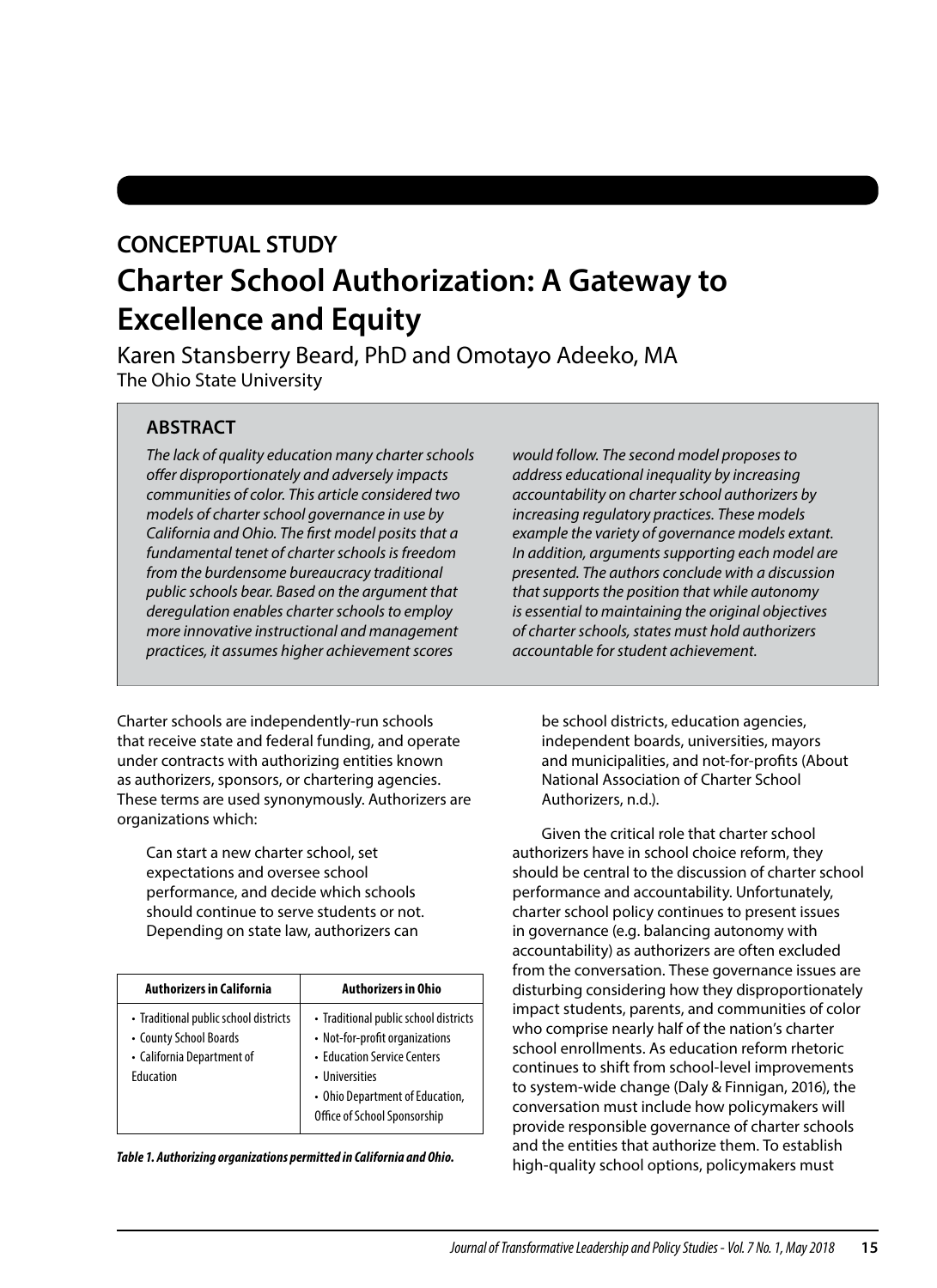expand the parameters of responsibility (Allen & Mintrom, 2010) and require more oversight for charter school authorization.

This article focuses on California and Ohio authorization policy. Although the fve states with the largest population of charter school students by percentage are Arizona, Colorado, Michigan, Louisiana, and Florida (U.S. Department of Education, 2016), the authors chose Ohio and California were chosen to review in this analysis for two reasons: these states educate large student populations of color, and they employ two contrasting models of authorizer governance. The models are presented as examples of the diferences that exist in authorizer oversight that parents should be aware of when choosing charter schools. These two models are presented for policymakers to consider, especially those from states with similar student populations.

Student enrollment data (2014-2015) from California refected that African American students made up 6% of the total public school enrollment<sup>1</sup>. African American students represent 9% of California's charter school enrollment. This was second only to the Latinx student population. Latinx students made up 54% of the total public school enrollment, and 49% of the charter school population (National Alliance for Public Charter Schools, 2015).

Ohio's student enrollment data (2014-2015) refected that African American students made up 16% of public school total enrollment. However, this subgroup occupies 46% of charter school seats, making African Americans the largest subgroup in Ohio charter schools. Ohio's Latinx public school student enrollment is 5%. Latinx students occupy 7% of charter school seats (Ohio Department of Education, 2017; National Alliance for Public Charter Schools, 2015).

The 2015-2016 data refect that the African American student population percentage for

California charters decreased by 0.5%, while the Latinx student percentage increased by 1.3%. In Ohio the African American percentage decreased by 0.6%, and the Latinx percentage increased by 0.3%. This may suggest that more Latinx parents are increasingly choosing charter schools as a viable option for the education of their children.

According to the 2014-2015 data, African American and Latinx students combined represent half of all students served by charter schools in Ohio (52.5%) and California (57.6%). The 2015-2016 data refected a slight decrease in Ohio (to 52.2%) and a slight increase in California (to 58.4%).

The National Education Association (2017) policy stated:

Charters have grown the most in school districts that were already struggling to meet students' needs due to longstanding, systemic and ingrained patterns of institutional neglect, racial and ethnic segregation, inequitable school funding, and disparities in staff, programs and services. The result has been the creation of separate, largely unaccountable, privately managed charter school systems in those districts that undermine support and funding of local public schools. Such separate and unequal education systems are disproportionately located in, and harm, students and communities of color by depriving both of the high quality public education system that should be their right. (National Education Association policy statement, 2017).

The resulting failure or success of charter schools presents either a detrimental or benefcial educational quality to these vulnerable and traditionally underserved student populations.

| <b>State</b> | Race             | 2014-2015<br><b>Public School</b> | 2014-2015<br><b>Charter School</b> | 2015-2016<br><b>Public School</b> | 2015-2016<br><b>Charter School</b> |
|--------------|------------------|-----------------------------------|------------------------------------|-----------------------------------|------------------------------------|
| California   | African American | 6%                                | 8.8%                               | 5.8%                              | 8.3%                               |
| California   | Latinx           | 53.6%                             | 48.8%                              | 54%                               | 50.1%                              |
| <b>Ohio</b>  | African American | 16.4%                             | 45.7%                              | 16.5%                             | 45.1%                              |
| <b>Ohio</b>  | Latinx           | 4.8%                              | 6.8%                               | 5.04%                             | 7.1%                               |

*Table 2. Enrollment percentage by race and school type for California and Ohio.*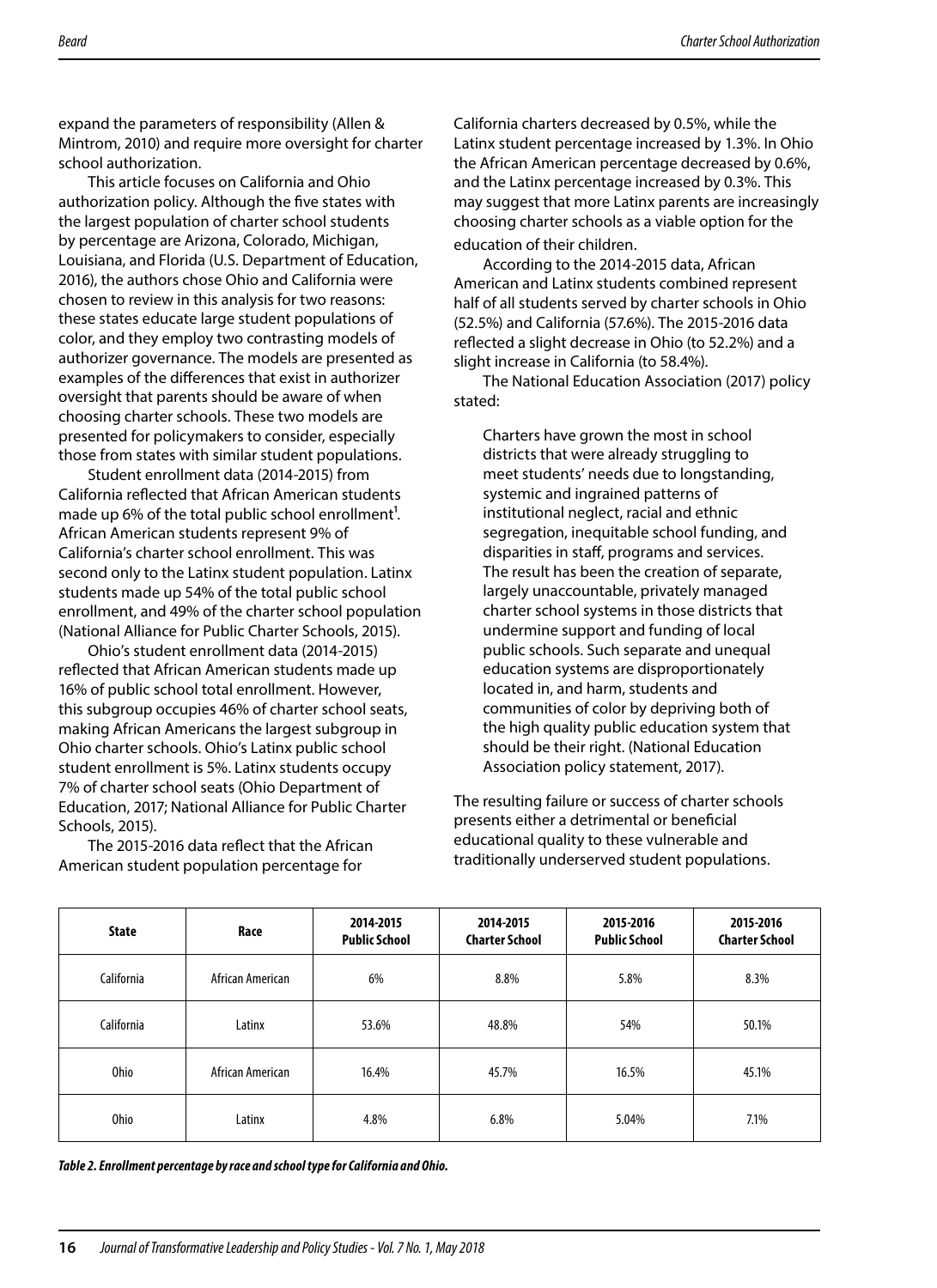Lipman (2011) argued that working class African American and Latinx communities are inordinately destabilized by poor schooling and resulting closure of failing schools. She believed, "the disinvestment in schools is integral to disinvestment in African American and Latino/a neighborhoods" (p. 52). In states with large populations of African American and Latinx students attending charter schools such as Ohio and California, charter school policy *is* African American and Latinx education policy. By analyzing the governance mechanisms of both states and putting forth recommendations for state departments of education, it is our hope that policymakers across the country realize the possibilities of implementing school choice policies and governance structures toward stabilizing and enriching communities of color.

Finnigan (2007) theorized that the charter school concept is based on a trade-off or exchange of greater autonomy for increased results-based accountability. In this trade-off, state departments of education give charter schools public funds and increased autonomy in exchange for student academic achievement. A study by the Center for Research on Education Outcomes (2014) found that Ohio charter school students had such poor academic achievement scores that it was the equivalent of completing 43 fewer days of learning in math and 14 fewer days of learning in reading when compared to similarly situated peers in traditional public schools. The same data source refected that California students refected a defciency of 14 days of learning in math but refected gains in reading equivalent to 14 additional days of learning. These variances in academic achievement place students of color attending charter schools in precarious situations.

Further complicating these issues and central to this argument is the poor performance of the authorizing entities that oversee charter schools. Ohio has a new and robust authorizer evaluation system; therefore, Ohio data were used to illustrate this point. On a recent round of authorizer evaluations (October 2016), 21 of Ohio's 65 authorizers received a rating of 'poor', putting them at risk for immediate shutdown. Thirty-nine authorizers were rated 'inefective', including the authorizer housed within the Ohio Department of Education (ODE), while only fve authorizers received a rating of 'efective'. Not one authorizer received the department's top rank of 'exemplary'. If we accept charter schools as a tradeoff or exchange as Finnigan suggested, whereby charter schools receive public funding in return for adequately educated students, the data reveal that the public is getting the short end of the deal.

#### **Literature Review**

Although the body of research on charter schools is extensive, the literature pertaining to charter school authorizers is limited (Anderson & Finnigan, 2001; Hassel & Vergari, 1999; Henry & Dixson, 2016; Palmer & Gau, 2005). This article seeks to add to the scant literature on charter school authorizers while informing parents and communities of color of the educational responsibility owed to their children. Palmer and Gau (2005) recognized the signifcance of leadership and the critical responsibility of authorizers in creating efective charter schools. Said another way, the success or failure of a charter is a function of the quality of its authorizer. They stated, "the role of authorizer…is pivotal to the overall success of the charter movement. Yet surprisingly little is really understood about authorizers. They have rarely been scrutinized closely or evaluated" (p. 352). The following section outlines other recurring themes the literature provides relevant to charter school authorizers.

#### **Authorizers as Gatekeepers of School Choice**

Authorizers are the frst defense, or "gatekeeping mechanism" (Henry & Dixson, 2016, p. 220) in keeping inefective schools from opening (or staying open) and allowing excellent schools to thrive and replicate. Ruble and Harris (2014) described the application process as the frst screening tool in building highquality schools, as authorizers use applications to "control entry" (p. 369) into the system and deem only those worthy to open schools. Bulkley (2001) defned the application, in part, as a "quality control mechanism" (p. 14) to assist authorizers in determining which applicants are most likely to be successful. Vergari (2001) concurred, writing that granting a charter to an applicant "is arguably the most important decision to be made by the charter school authorizer" (p. 134). The author further stated that when an authorizer permits a school to open, it signals to the public that the school is "likely to succeed" (p. 134). Vergari further concluded that failing charter schools are due, in part, to the poor judgment of authorizers.

### **Authorizer Accountability Practices**

The importance of full-scale accountability measures for authorizers have been determined. Palmer (2007) understood that the creation of value-added accountability systems would allow researchers to make better determinations of the relationship between authorizer quality and charter school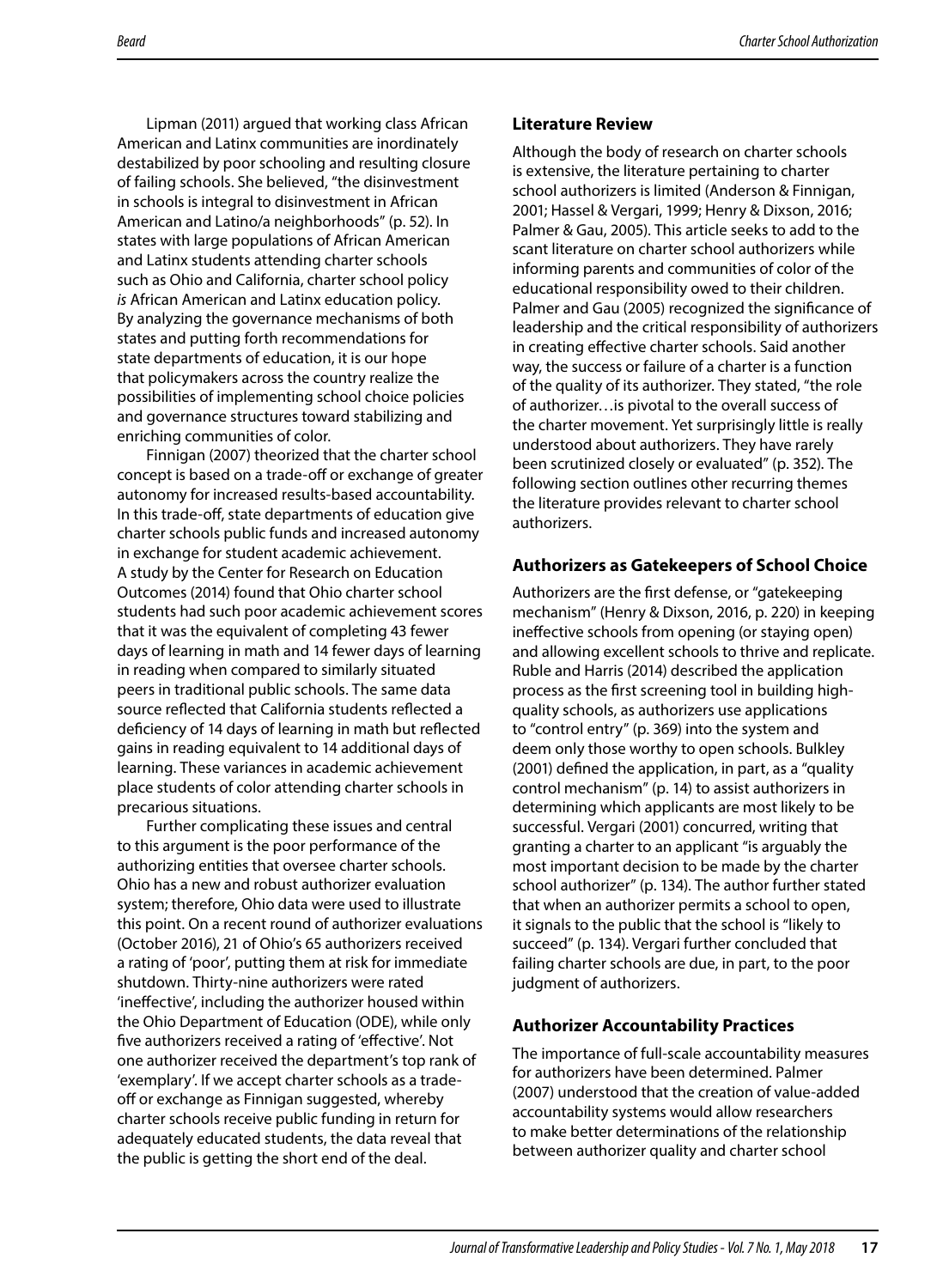performance. Zimmer, Gill, Attridge, and Obenauf (2014) argued that policymakers should determine a method for how authorizers oversee and support their schools. Vergari (2001) recognized the paradoxical nature of charter school and authorizer regulation stating, "charter school authorizers are shaping the regulatory boundaries of a policy reform based on deregulation" (p. 138). Similarly, Palmer and Gau (2005) discovered through interviews that authorizers struggle to balance the fexibility required of charter schools with the top-down administrative burdens of maintaining accountability.

As a means of checks and balances, Bulkley (2001) theorized that one method to increase accountability is to remove the renewal authority from charter school authorizers and place that responsibility with an external party. Doing so would remove "political disincentives" (p. 16) for keeping poorly performing schools open. Authorizer hopping is when charter school operators move from one authorizer to another to avoid being shut down for poor performance. The scenario is usually a variation of the following:

An authorizer signals to a failing school their plans to revoke or not renew the school's charter contract; the school seeks out a new authorizer who agrees to keep the school open; and the failing school, which was identifed for closure, avoids accountability and remains open...Authorizer hopping represents the breakdown of charter school accountability (Doyle, 2014, p. 1).

To be sure to mitigate political incentivization, the external party review should be blind, eliminating the possibility of authorizer hopping.

## **The Relationship Between Authorizer Type and Student Achievement**

Several researchers questioned if authorizer type (i.e. a state board of education, non-proft, school board) could predict student achievement. Zimmer et al. (2014) found that students attending Ohio charter schools originally authorized by non-proft authorizers had, on average, lower gains in math and reading than their similarly situated peers attending charter schools authorized by other entities. Conversely, Gleason, Clark, Tuttle, and Dwoyer (2010) found "no statistically signifcant relationship between impacts on Year 2 reading or mathematics scores and type of authorizer" (p. 95). Notably, they also found that variations in achievement scores within authorizer type was high. This indicated the

need for authorizers to share best practices between and within authorizer types. Carlson, Lavery, and Witte (2012) argued for more rigorous studies to measure the relationship between authorizing type and mean levels of achievement so that drawing conclusions might occur from causal evidence (rather than correlational).

## **Authorizer Motivation**

Motivation to authorize matters. Cowen, Fleming, and Gofen (2008) argued that motivation has "important implications" (p. 128) in accounting for the diferences in achievement between charter schools. Ruble and Harris (2014) discussed how authorizers balance the competing goals of student achievement and other factors in authorization. For many authorizers, parent satisfaction (or dissatisfaction) and local political processes distorted the decision-making process causing authorizers to make choices based on factors other than student achievement. Zimmer et al. (2014) stated, "these [authorizer] fees may encourage the authorization of charter schools but create little incentive to scrutinize charter applications or performance of schools" (p. 62). They recognized the source of authorizer funding (often a percentage of the schools' per-pupil funding) potentially creates perverse incentives to sponsor new schools.

## **Authorizing Schools**

Charter school authorization falls under various entities, including non-proft organizations, school districts, universities, and educational service centers. The literature, however, focused on the performance and challenges faced by non-proft and district authorizers. The decision was made for this study to focus on non-proft and district authorizers as supported by the literature. In this section, both non-proft authorizer performance and the specifc challenges of district-based authorizing are described.

### **Non-proft authorizers.**

Only two states, Minnesota and Ohio, have active non-proft organizations authorizing schools (Carlson et al, 2012; Zimmer et al., 2014). While the practice is not common across the country, it is nevertheless addressed in several articles. Hassel, Ziebarth, and Steiner (2005) suggested that a non-proft's possible connection to a community, commitment to a vision, and "credibility and visibility" (p. 10) within a particular population may make it an ideal candidate to be an authorizer. As previously noted, Carlson et al. (2012) found that schools authorized by non-profts had more variances in student achievement than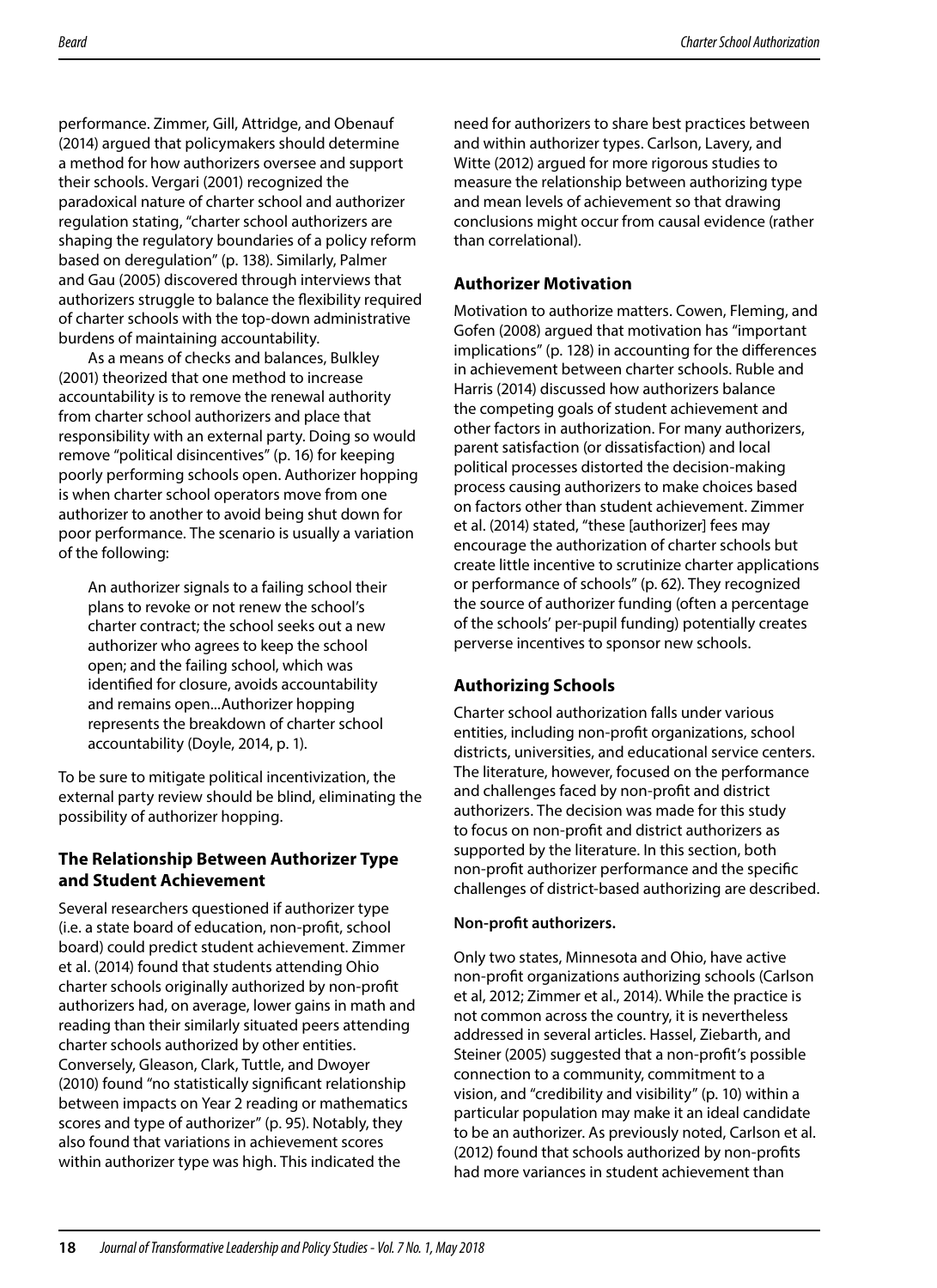other schools, while Zimmer et al. (2014) found that schools authorized by nonprofts had, on average, lower achievement in math and reading. While this preliminary research is inconclusive, it points to the need to closely monitor authorizer type in relation to achievement.

#### **District authorizers.**

The question if districts should be given the power to authorize new schools was frequently addressed in the literature. Conficting interests, lack of desire to open charter schools, political pressure, and overburdened systems were all cited as reasons why districts may not be a good fit as charter school authorizers. Ruble and Harris (2014) found that New Orleans district schools were less likely to authorize charter schools because they were "disinclined to create competition for themselves through charter schools over which they have less control" (p. 365). Palmer (2007) believed "the best authorizers are those that actually desire the responsibility" (p. 305), which suggests that only organizations with the desire to authorize should do so, as long as they are able to demonstrate their capacity and potential for effectiveness.

Vergari (2001) observed that it was unusual for school districts to eagerly authorize charter schools:

Administrators of the traditional public school system frequently view charter schools as a distraction for other reform initiatives and as an unreasonable burden on school district budgets and personnel. School districts may also place implicit or explicit conditions on charter approval that are unappealing to charter school applicants. Thus, charter school advocates favor permitting an entity other than the school district to authorize charter schools (p. 132).

Palmer and Gau (2005) reiterated Vergari's fndings, stating, "local school boards, on the whole, do not make the best charter school authorizers. They are often hampered by the infuence of charter-averse education interest groups and local politics" (p. 354). Additionally, the authors wrote, local boards often do not have the necessary infrastructure to support additional schools in their districts.

The NEA (2017) proposed two safeguards for district charter authorization. The frst states that a school district should authorize a charter school only if the charter is necessary to meet the needs of students and will meet the needs in a manner that improves the local public school system. The

second proposes public charter schools should only be authorized by the same entity that oversees all district schools, such as a locally elected school board or a community-based authorizer to maintain local democratic control (National Education Association, 2017).

As highlighted in the literature, research reveals the challenges authorizers face. Many of the issues revolve around regulation, governance, and student achievement of the schools under their purview. The literature examined the difficulty in drawing causal relationships in authorizer-charter school research (Carlson et al., 2012; Ruble & Harris, 2014). The literature also advocated for alternative pathways to increase access to quality authorizing (Palmer, 2007). More recently, authors describe the benefts of diversity in authorizer type and the insufficient infrastructure available to authorizers in holding charter schools accountable for student achievement (Carlson et al., 2012; Palmer & Gau, 2005, Ruble & Harris, 2014).

### **Two Models of Authorizer Governance**

The creation of charter schools and the agencies that oversee them initially began as a new form of accountability in public school education. Rather than impede these schools with the burdensome bureaucracy known in traditional school districts, charter schools were to be free to innovate. In exchange for public funds, these schools were to provide a high-quality education to the state's children. That was meant to be the extent of accountability; to show that students were learning to a satisfactory level and they would be granted autonomy in designing an education plan for students (Anderson & Finnigan, 2001; Hassel & Vergari, 1999). This "radically diferent approach to education" (DeMaria, Ramsey, & Bodary, 2015, p. 3) was free of regulation in its very design. However, the variation in oversight and the uneven academic performance of students of color warrant authorizer policy reform.

Two contrasting models of authorizer bureaucratic oversight from the states of California and Ohio are offered for the purpose of exampling the variety that exists in and among authorizer governance. The frst model advocates that decreased regulation, with strict accountability measures, best refects the true aim of charter school policy as it frees authorizers from bureaucratic burden. The second model argues for increased regulation and oversight from the state department of education to hold authorizers accountable for managing efective charter schools.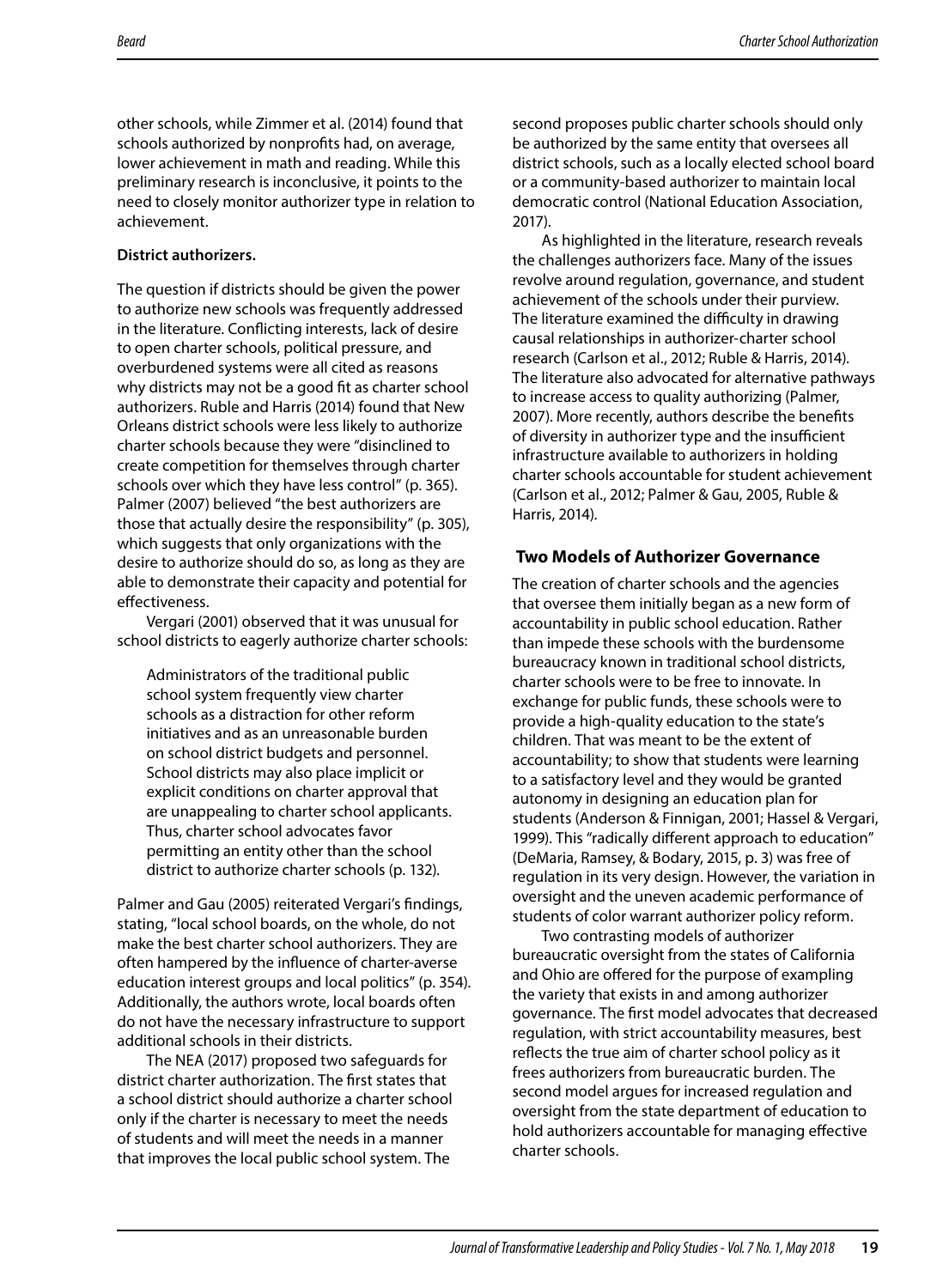## **Model I: Decrease Regulation, Increase Accountability**

Advocates for charter school deregulation argue that policymakers must increase autonomy for charter school authorizers to create space for innovative practices frst promised with the conception of charter schools. They argue, schools would have the "potential to unleash creativity and innovation...the fexibility that deregulation provides can help districts and schools lift student outcomes" (DeMaria, Ramsey, & Bodary, 2015, p. 4). Rewarding accountability with autonomy is not new in educational leadership. District officials often reward schools with less oversight when they demonstrate efective achievement gains, giving "schools autonomy based on where they are in their success story" (Beard, 2015, p. 21). The Thomas B. Fordham Foundation, one of only fve authorizers to receive an efective rating in 2016 in Ohio, calls this "the accountability/autonomy promise" (Palmer, Terrell, Hassel, & Svahn, 2006, p.3). In a policy guide for Ohio legislators, the Foundation stated:

Ohio's charter schools are subject to constraining and sometimes conficting laws and regulations. As it moves to live up to the accountability side of the bargain, Ohio must act as well to ensure that charter schools have the freedom to be diferent in ways that beneft their students (Palmer et al., 2006, p. 16).

In exchange for this deregulation, proponents argue, authorizers use fexibility and experimentation within schools to design better ways of addressing the needs of the state's most challenging student populations. States can monitor academic growth by enacting "rigorous standards and strict accountability" (DeMaria et al., 2015, p. 22). Model I advocates argue that decreased regulation is critical (Finnigan, 2007) if charter schools wish to maintain a separate and distinct identity from their traditional public school counterparts.

## **Model I highlighted.**

California serves as a current example of Model I governance. As the state with the largest charter school market in the nation, it also has the largest number of charter school authorizers. However, as highlighted in a recent policy report by NACSA (2016), there is no state law that requires California authorizers to be evaluated, nor are there required sanctions for those who do not meet state requirements for authorizing. While authorizers may close schools with low student performance scores, there are no laws in place for the required closing of poorly performing or failing authorizers. Additionally, California law does not require standards-based authorizer evaluation or stipulate authorizer sanctions in cases of poor school performance (NACSA, 2016). In sum, California serves a Model I example as authorizers receive little guidance from state law and are, for the most part, left alone in overseeing charter schools. In return, authorizers are expected to maintain a strong portfolio of charter schools that meet established student performance benchmarks.

## **A brief history of charter schools in California.**

In 1992, California became the second state in the United States to enact charter school law. A conversation on school vouchers and school choice was emerging, described by a California lawmaker as a "full-blown effort to reconstitute public education in California" (Hart & Burr, 1996). Early proponents of the charter law imagined charter schools in California to be a middle ground between the status quo of traditional districts and total decentralization of public education. Charters would retain local control while permitting families and communities a greater variety of educational opportunities for their students. The bill also ensured that schools and authorizers would still be held accountable for student learning. The drafters of the original charter bill wrote, "in exchange for their unprecedented freedom of action, charter schools clearly carry a responsibility to be accountable to the public" (Hart & Burr, 1996, p. 40). Senate Bill 1448 was passed in 1992, authorizing the creation of charter schools in California and frmly establishing charter schools as another option in public education. California's charter school population has increased steadily since the passing of its charter law (see Figure 1).

Authorizer governance was not introduced or detailed until 2003. Assembly Bill 1137, Reyes, outlined specifc authorizer oversight duties, including annual school visits and compliance monitoring with state reporting requirements. The law reads as follows:

Each chartering authority, in addition to any other duties imposed by this part, shall do all of the following with respect to each charter school under its authority: (a) Identify at least one staff member as a contact person for the charter school; (b) Visit each charter school at least annually; (c) Ensure that each charter school under its authority complies with all reports required of charter schools by law; (d) Monitor the fscal condition of each charter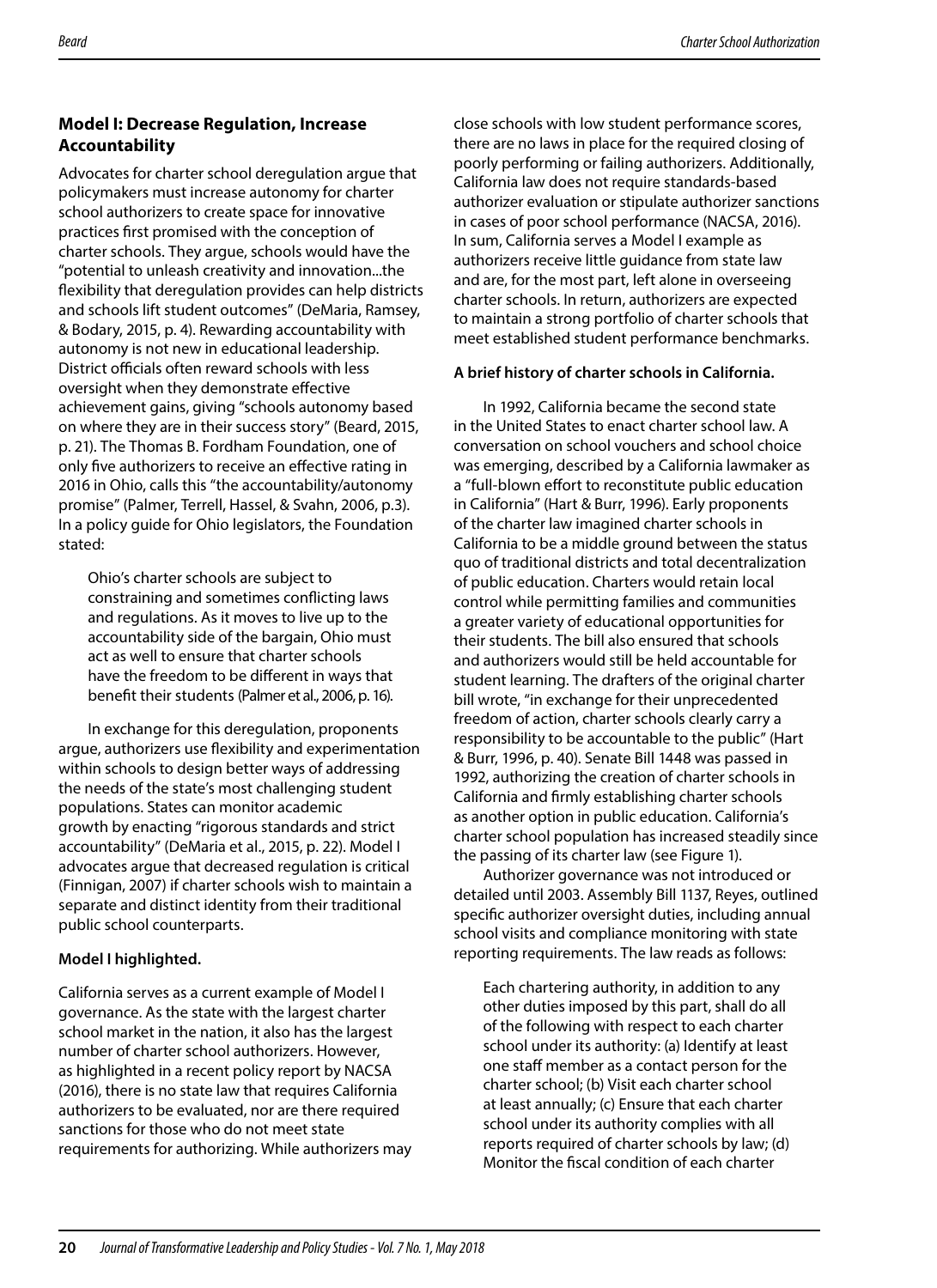school under its authority; (e) Provide timely notifcation to the department if any of the following circumstances occur or will occur with regard to a charter school for which it is the chartering authority: (1) A renewal of the charter is granted or denied, (2) The charter is revoked, (3) The charter school will cease operation for any reason (California Chapter 892, Section 8, Section 47604.32).



*Figure 1. California charter school enrollment by year. Dark blue represents state reported data sources, light blue represents Common Core of Data source. National Alliance for Public Charter Schools. (2015). Public charter school's dashboard. Retrieved from http://www.publiccharters.org/dashboard/home* 

Additionally, the bill required that a charter school meet at least one of several academic performance criteria as a prerequisite to receiving a charter renewal.

#### **Model II: Increase Regulation, Increase Accountability**

The second model of charter school governance difers from Model I in that it advocates for strong regulation and oversight of authorizing bodies. This model increases oversight using regulatory practices along with fnancial incentives and disincentives (Kane & Staiger, 2002). Model II difers from Model I governance because it calls for more supervision of authorizers. It also difers from Model I in that it has built-in levers for sanctioning poorly performing authorizers. Additionally, Model II offers higher authorization caps giving them the right to authorize more schools. It also provides access to more funding which serves as rewards for authorizers who perform well.

#### **Model II highlighted.**

Ohio serves as a current example of Model II governance. Through strategic policymaking and increased regulatory statutes, the state has increased the efficiency of its authorizing sector. The changes

made included requiring all authorizers to function under the management of the Ohio Department of Education (ODE), mandating that ODE provide annual feedback to authorizers, and requiring annual reports from ODE on authorizer performance. Pushing the weakest authorizers out of system decreased the number of authorizers in the state. The following section outlines the development of Ohio charter school authorizer policy to provide perspective on the accountability policy progression. While the policies have been developed, implementation remains inconsistent.

#### **A brief history of charter schools in Ohio.**

A 1997 response to a judicial ruling mandated that Ohio spend more money on education. As a result, the Ohio legislature enacted the state's frst charter school law (Community School Legislative History, 2016). At the time Republican lawmakers believed that opening charter schools would serve as a cheaper, more efective option than opening more traditional public schools (Urycki, 2015). In 1999 legislators determined that 21 more urban school districts as well as districts determined to be in academic emergency could be permitted to open charter schools as an option for their students. Thus, from 1999 to 2007 Ohio's charter schools experienced a period of rampant growth (see Figure 2). The Ohio Department of Education, however, was unable to maintain regulation of new charters as it lacked the capacity to manage the increasing volume of charter schools in its portfolio. The lack of regulation and accountability in Ohio law created fertile ground for school choice advocates and educational entrepreneurs.



*Figure 2. Ohio charter school enrollment by year. Dark blue represents state reported data sources, light blue represents Common Core of Data source. National Alliance for Public Charter Schools. (2015). Public charter school's dashboard.* 

*Retrieved from http://www.publiccharters.org/dashboard/home*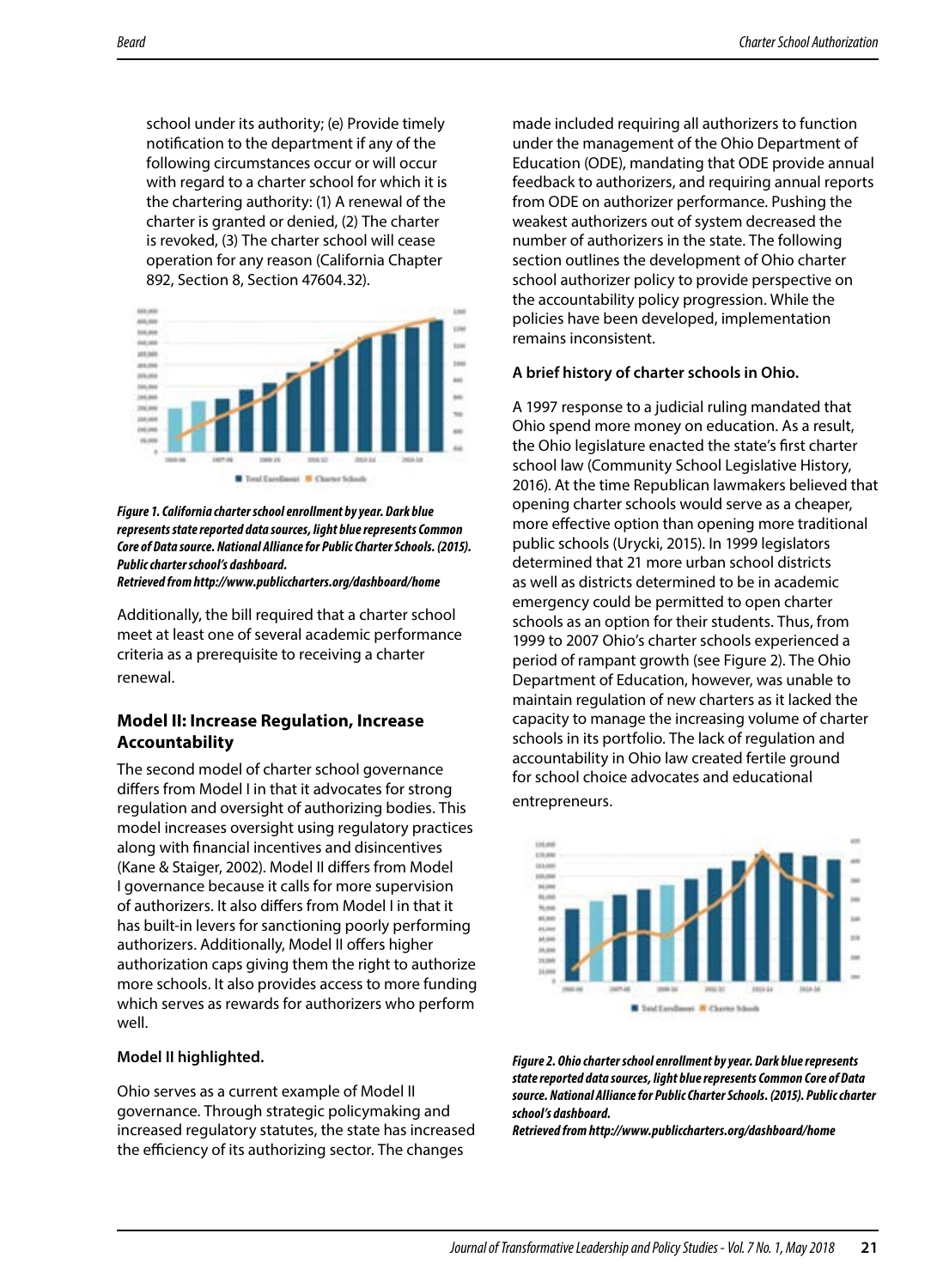The demand created from the increased number of charter schools prompted policymakers to change ODE's role to make it an authorizer of authorizers (Community School Legislative History, 2016). In this new capacity, ODE refocused its efforts to approve entities to become authorizers, provide technical assistance to authorizers, and monitor and evaluate the efectiveness of authorizer oversight (Ohio Revised Code 3314.015). House Bill 364 stated that ODE would only sponsor schools in critical need, shifting the burden of managing operations to authorizing agents outside of ODE.

House Bill 2 (The Ohio State Legislature, 2015) was passed in December 2015 and established a new structure for evaluating sponsors and holding them accountable for public funds. Up until this time, there was no legislation guiding outcome-based accountability for authorizers. The bill ushered in a wave of reforms in authorizer regulation: ODE was now required by law to annually rate all authorizers, incentives and consequences based on authorizer evaluations were detailed, authorizers were required to keep a record of fnancial responsibility, and fnally, they were prohibited from selling additional goods or services to any school they authorized (Ohio Revised Code, 3314.46). This was designed as a deterrent for authorizers to keep failing schools open, as well as clarify the roles and responsibilities between authorizers and the schools in their portfolios.

Through analysis of recent policy changes in Ohio, it becomes clear why advocates for increasing regulation believe that Model II works better for charter school authorizers, operators, and their students. The National Association of Charter School Authorizers recommended that states with many types of authorizers "make it clear there is room only for quality authorizing and quality charter schools" (NACSA, n.d.) because the impact of charter schools on student achievement varies throughout schools (Gleason et al, 2010). Advocates of Model II support increasing regulation through strict and consistent use of high standards, performance management tools, public reports on performance, and evaluations with clear consequences based on student performance outcome measures.

Ohio, once referred to as the "wild, wild, West" of charter schools, has enacted policy measures designed to protect communities from reckless authorization practices. The new directions in authorization could better the current outcomes of Ohio students. These measures could increase the possibility of protecting students, families, and communities from the possible self-interests of charlatans posing as educational leaders. Recent

fndings by Ahn and McEachin (2017) show that while Ohio charter school students are closing some gaps in achievement, they are still less likely than their peers in traditional public schools to pass the state compulsory high school graduation test. House Bill 2 serves to professionalize charter school authorization and provide much-needed regulation and guidance for the gatekeepers of Ohio's charter sector.

## **Concluding Discussion**

State departments of education, as well as other interested policy actors, must recognize and pursue their right to govern charter school authorizers. This pursuit should include identifying what works in efective governance, and using that knowledge to support student achievement. Accountability and autonomy are essential in maintaining the original objectives of the charter school movement: to liberate schools from bureaucratic oversight in order to allow for innovation. Advocates of high-quality education for all (including communities and parents) should recognize that increased regulations could ensure that authorizers and charter school operators equitably educate all children under their care.

Literature, data, and evidence suggest that for states seeking to increase high-quality educational opportunities, best practice would be to increase regulation and increase accountability for charter school authorizers. Attention to authorizer practice must shift to the forefront of school governance policy. With Lipman's (2011) understanding, it becomes apparent that closing charters results in community instability and impoverishment disproportionately impacting students of color. Raising performance levels and keeping efective schools open should increase stability for students of color and positively impact their communities. In addition to replicating best practices when appropriate, and reducing the number of authorizers, exemplary governance practices include promoting a diverse portfolio of schools authorized by one entity and informing parent choice. In the following section, both are briefy discussed.

### **Promote diverse school portfolio systems**

The Center for Reinventing Public Education determined the portfolio strategy of school governance is a "citywide system of high-quality, diverse, autonomous public schools" ("Center for Reinventing Public Education," n.d.). The use of portfolios in cities such as Oakland, Los Angeles, and Cleveland, expands educational opportunities through school choice, performance-based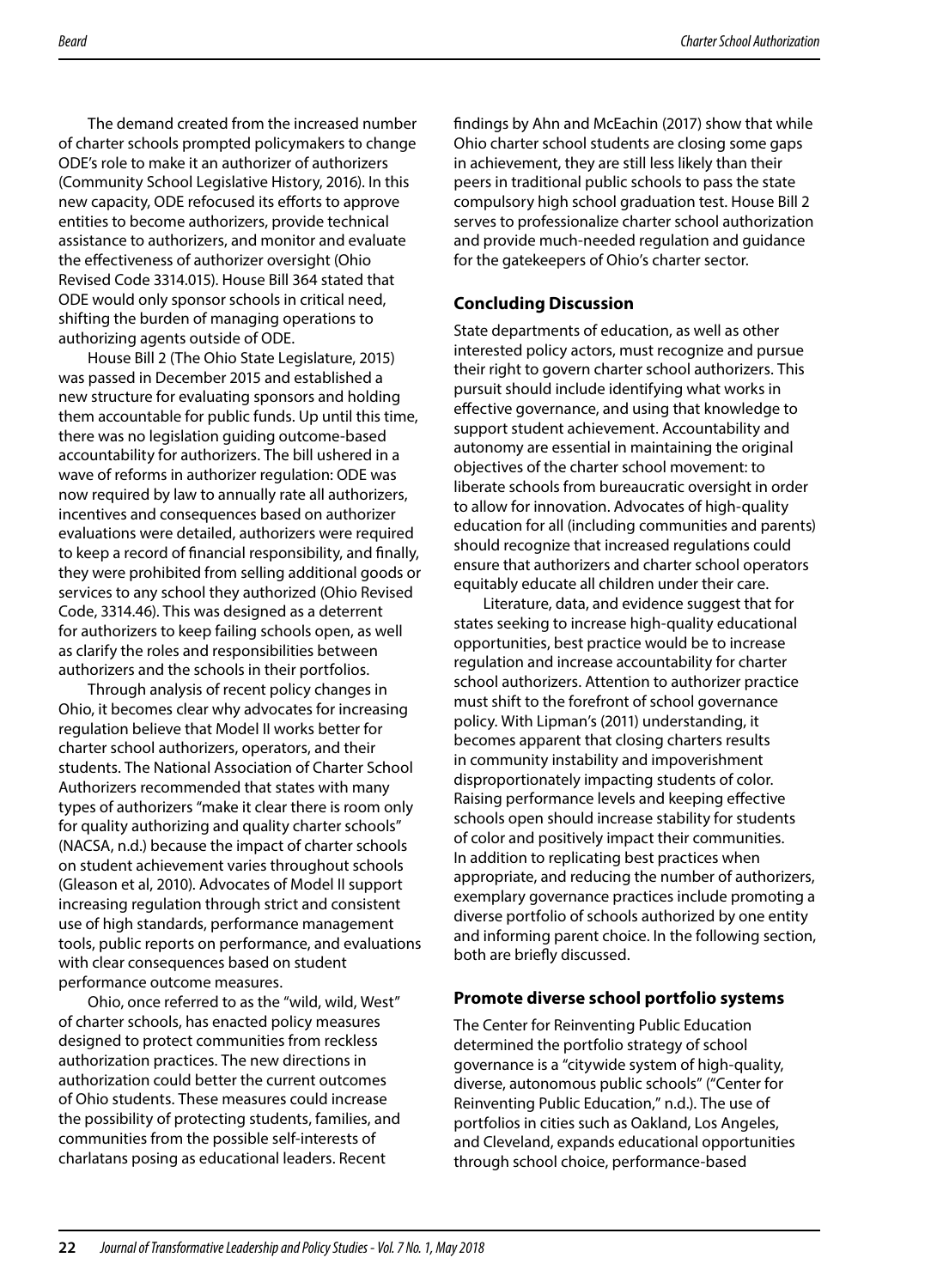accountability, and pupil-based funding. While no claim is made here that the portfolio strategy in and of itself guarantees academic gains, what is known is that the portfolio strategy has yielded some academic gains in Cleveland charter schools.

A 2014 Center for Research on Education Outcomes (CREDO) report noted, "Cleveland charter schools have signifcantly larger learning gains in both reading and mathematics. At the school level, 33% of the charter schools have signifcantly more positive learning gains than their TPS [traditional public schools] counterparts in reading and math" (p. 8). If the portfolio strategy continues to yield gains such as Cleveland's, it has the potential to stand as a model of best practice in governing schools of choice serving students of color. The Cleveland Metropolitan School District authorizes or otherwise partners with almost twenty charter schools within its portfolio (Cleveland Metropolitan School District, n.d.). Authorization by school boards, as recommended by the NEA, allows local communities to invest in and support charter school operators as they work together to offer communities choice in schooling options.

#### **Informing parent choice**

Parents who choose to place their children in charter schools must be well informed with accurate data including measures of: student demographics, disaggregated achievement data, outcomes aligned to career and college readiness, graduation rates, SAT scores, college acceptance rates, and attendance at the very least. Otherwise, parents are playing Russian roulette while trusting authorizers to behave with the best interest of their children in mind. Sadly, many authorizers have become independently wealthy serving their own interests at the expense of a quality education for children. In the best interest of children, parents need to have accurate data available when considering charter options. At the very least, parents should know who the school authorizers are and their rating, if the state rates them. They should also have access to review the authorizer's history pertaining to their support for students of color including disaggregated academic outcomes.

Given the uneven results charters yield in educational performance outcomes, it is imperative to hold authorizers accountable for informing parents and the public about academic performance as required for other public educators. Providing accurate and current information gives parents and caregivers the ability to make informed decisions about the best educational opportunities for their children. Doing so empowers communities of color to partner with authorizers who have evidenced success in educating students of color, ensuring high-quality educational opportunities.

Whether policy actors are for or against charter schools is becoming increasingly inconsequential. Parents, many of whom are parents of children of color, are not only given the choice of charter schools as an alternative to traditional public education, but they are choosing them. The responsibility educators and policymakers must shoulder is to protect students, particularly vulnerable populations of students. Needed is a requirement for charter school authorizers to disclose disaggregated achievement data in addition to college readiness, as earlier described. Policymakers must hold authorizers accountable for the well-being of the children they serve by establishing policies that secure equity and excellence, and ensure conscientious implementation of those policies. The responsibilities are particularly important for educating children of color, especially in communities routinely destabilized by substandard schooling.

Educational leaders are responsible for student well-being *in loco parentis*. "Literally, i*n loco parentis*  means 'in place of the parent'" (Sperry, Daniel, Huefner, & Gee, 1998, p. 629). The most signifcant application of this concept is to the teacher-student or administrator-student relationship in K-12 settings (Rumel, 2013). The doctrine comprises two major tenets: (a) to provide a safe environment for students and (b) to protect students from foreseeable harm to both their physical and emotional well-being (Castaldo v. Stone, 192 F. Supp. 2d 1124, 1144 (D. Colo. 2001); Doe Parents No. 1 v. Dept. of Educ., 58 P.3d 545, 585, 2002). Foreseeable harm for poorly educated children of color is predicated by the fact they "experience disadvantages, inferior outcomes on almost every economically signifcant dimension including: earnings, education, housing, employment, status in the criminal justice system, and health" (Banaji & Greenwald, 2013, pp. 314-315). Public school court cases have established precedents to safeguard students' interests. As a result, many of the policies guiding information disclosure provide data and information, thereby granting parents and communities the opportunity and ability to monitor patterns of activity and inactivity and to evidence outcomes of efectiveness.

Reimagining a vision for charter school regulation must now emerge in every state. Systemic change is complex. The layers of policy actors, from classroom teachers to state departments of education, both enrich and complicate the processes involved in implementing school choice policy. A tipping point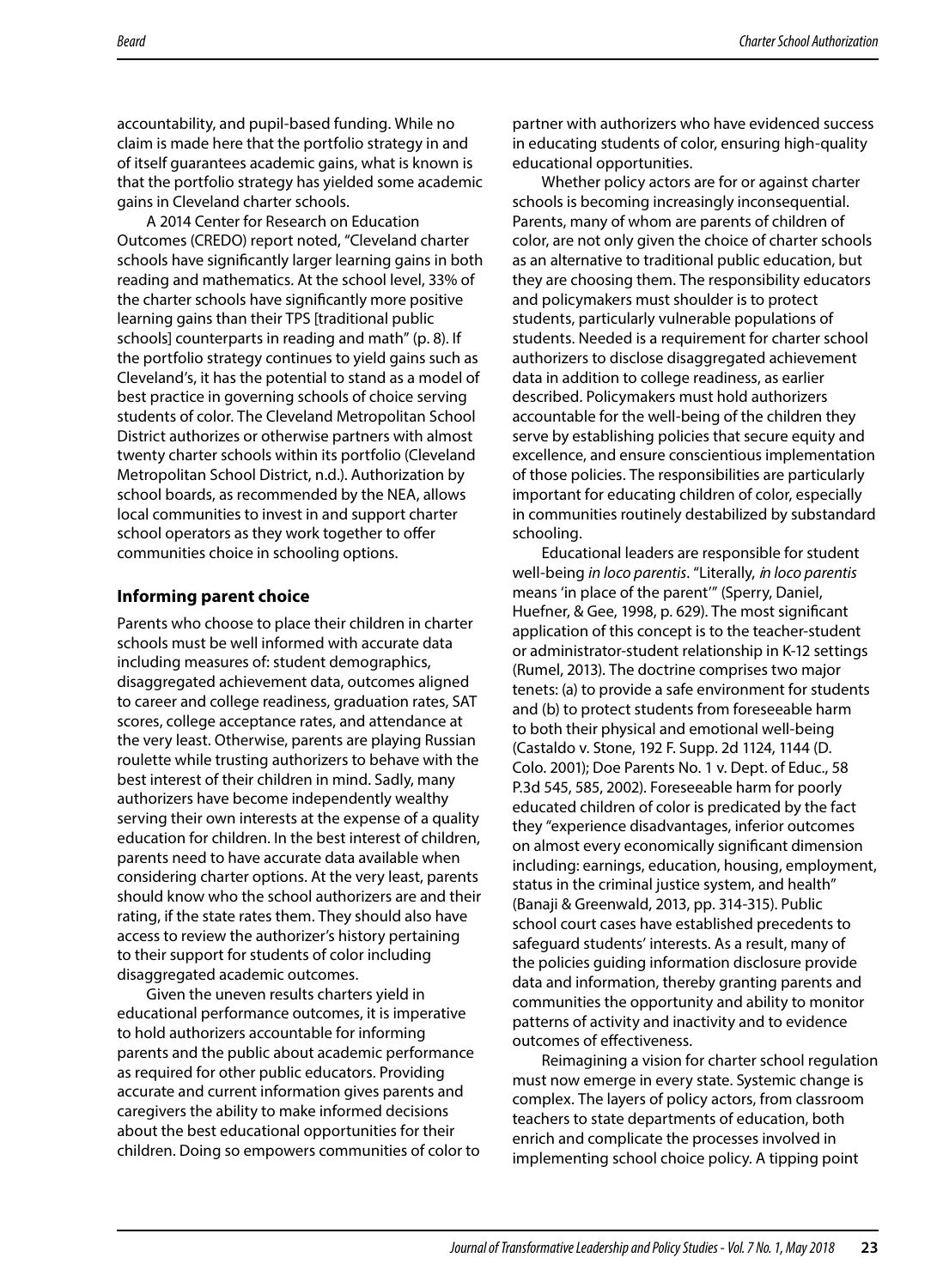in policy creation for charter school authorizers is approaching. It is imperative for states to hold charter schools accountable and implement policies requiring careful scrutiny of authorizer governance. Through improved regulation, accountability, rigorous authorizer evaluation, and increased transparency, states will then be able to ensure that students, families, and communities have high-quality school choices.

#### *Endnotes*

*1. All percentages were rounded to the nearest whole number.* 

# **ABOUT THE AUTHORS**

*Karen Stansberry Beard, PhD is an Assistant Professor of Educational Administration and Educational Policy Afliate at Ohio State University. Her research focuses on educational administration and preparing leadership to work successfully in diverse contexts.* 

*Omotayo Adeeko is a graduate student in Educational Administration at Ohio State University. Her research interests include the policies and politics of school governance, school choice, and urban education.* 

*Both authors contributed equally to the development of this manuscript sharing 50% co-authorship.* 

*Correspondence concerning this article should be addressed to:* 

*Karen Beard or Omotayo Adeeko, Department of Educational Studies, The Ohio State University, Columbus, OH 43210 beard.46@osu.edu or adeeko.5@osu.edu.* 

## **REFERENCES**

- About National Association of Charter School Authorizers. (n.d.). Retrieved from http://www. qualitycharters.org/about/.
- Ahn, J., & McEachin, A. (2017). Student enrollment patterns and achievement in Ohio's online charter schools. Educational Researcher, 46(1), 44-57.
- Allen, A., & Mintrom, M. (2010). Responsibility and school governance. Educational Policy, 24(3), 439-464.
- Anderson, L., & Finnigan, K. (2001, April). Charter school authorizers and charter school accountability. Paper presented at the annual meeting of the American Educational Research Association, Seattle, WA.
- Assembly Bill of 2003, No. 1137, Chapter 892 Legislative counsel's digest (2003). Retrieved from http://leginfo.legislature.ca.gov/faces/ billTextClient.xhtml?bill\_id=200320040AB1137.
- Beard, K. S. (2015). Standing in the gap: Theory and practice impacting educational opportunity and achievement gaps. Urban Education, 1-29. 0042085915613553.
- Banaji, M. R., & Greenwald, A. G. (2013). Blindspot: Hidden biases of good people. New York, NY: Random House.
- Bulkley, K. (2001). Educational performance and charter school authorizers: The accountability bind. Education Policy Analysis Archives, 9(37), 1-22.

California Chapter 892, Section 8, Section 47604.32

- Carlson, D., Lavery, L., & Witte, J. (2012). Charter school authorizers and student achievement. Economics of Education Review, 31, 254-267.
- Castaldo v. Stone, 192 F. Supp. 2d 1121 (D. Colo. 2001)
- Center for Reinventing Public Education. (n.d.). Portfolio Strategy. Retrieved from http://www. crpe.org/research/portfolio-strategy
- Center for Research on Education Outcomes at Stanford University. (2014). Charter school performance in Ohio. Palo Alto, CA.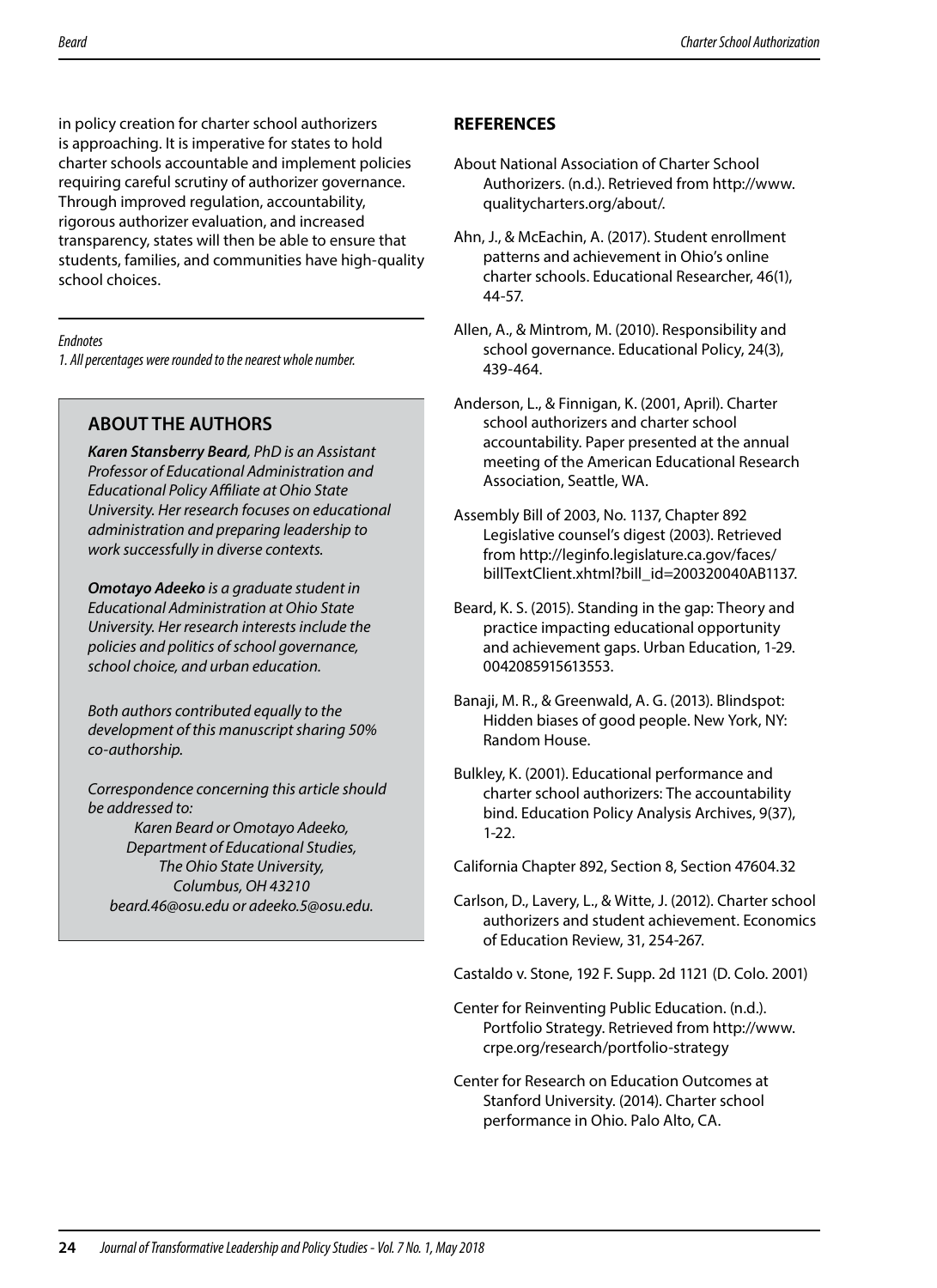- Cleveland Metropolitan School District. (n.d.). CMSD/Charter School Collaboration. Retrieved from http://www.clevelandmetroschools.org/ domain/252
- Community School Legislative History. (2016). Ohio Department of Education. Retrieved from http:// education.ohio.gov/getattachment/Topics/ Community-Schools/Annual-Reports-on-Ohio-Community-Schools/Community-School-LegisHistory.pdf.aspx
- Cowen, J., Fleming, D., & Gofen, A. (2008). Measuring the motivation to charter: An examination of school sponsors in Texas. Journal of School Choice, 2(2), 128-154.
- Daly, A., & Finnigan, K. (2016). Thinking and Acting Systemically. Washington, DC: American Educational Research Association.
- DeMaria, P., Ramsey, B. S., & Bodary, S. R. (2015). Getting out of the way: Education fexibility to boost innovation and improvement in Ohio [Scholarly project]. Retrieved from https:// edexcellence.net/publications/getting-outof-the-way-education-fexibility-to-boostinnovation-and-improvement-in
- Doe Parents No 1 v. Department of Education, 58 P.3d 545, 585 (Haw. 2002)
- Doyle, D. (2014). Authorizer hopping: Motivations, causes and ways to stop it. Chicago, IL:
- National Association of Charter School Authorizers. Retrieved from http://www.qualitycharters. org/wp-content/uploads/2015/08/PolicyBrief\_ AuthorizerHopping.pdf
- Finnigan, K. S. (2007). Charter school autonomy: the mismatch between theory and practice. Educational Policy, 21(3), 503-526.
- Gleason, P., Clark, M., Tuttle, C. C., & Dwoyer, E. (2010). The evaluation of charter school impacts: Final report. NCEE 2010-4029. National Center for Education Evaluation and Regional Assistance.
- Hart, G., & Burr, S. (1996). The story of California's charter school legislation. The Phi Delta Kappan, 78(1), 37-40.
- Hassel, B. C., & Vergari, S. (1999). Charter-granting agencies: the challenges of oversight in a deregulated system. Education and Urban Society, 31(4), 406-28.
- Hassel, B. C., Ziebarth, T., & Steiner, L. (2005). A state policymaker's guide to alternative authorizers of charter schools. Education Commission of the States.
- Henry, K.L., & Dixson, A.D. (2016). "Locking the door before we got the keys": Racial realities of the charter school authorization process in post-Katrina New Orleans. Educational Policy, 30(1), 218-240.
- Kane, T. J., & Staiger, D. O. (2002). The promise and pitfalls of using imprecise school accountability measures. The Journal of Economic Perspectives, 16(4), 91-114.
- Lipman, P. (2011). The new political economy of urban education: Neoliberalism, race, and the right to the city. New York, NY: Taylor & Francis.
- National Alliance for Public Charter Schools. (2015). Public charter school's dashboard. Retrieved from https://www.publiccharters.org/our-work/ research-and-data
- National Association of Charter School Authorizers. (n.d.). State policy analysis: Scenario 2. Retrieved from http://www.qualitycharters.org/researchpolicies/archive/state-policy-analysis-scenario-2/
- National Association of Charter School Authorizers. (2014). 2014 State policy analysis: Policy agenda. Washington, DC.
- National Association of Charter School Authorizers. (2016). California 2016 state policy detail. Washington, DC.
- National Education Association (2017). NEA Policy Statement on Charter Schools. Retrieved from https://ra.nea.org/nea-policy-statement-charterschools/
- Office of Community Schools. (2016). Community schools FAQ. Retrieved from http://education. ohio.gov/Topics/Community-Schools/ FAQs-about-Licensure-for-Special-Education-Teacher#FAQ188
- Ohio Department of Education. (2017). Advanced reports. Retrieved from http://reportcard. education.ohio.gov/Pages/Power-User-Reports. aspx
- Ohio Revised Code. § 3314.015 (2016), available at http://codes.ohio.gov/orc/3314.015